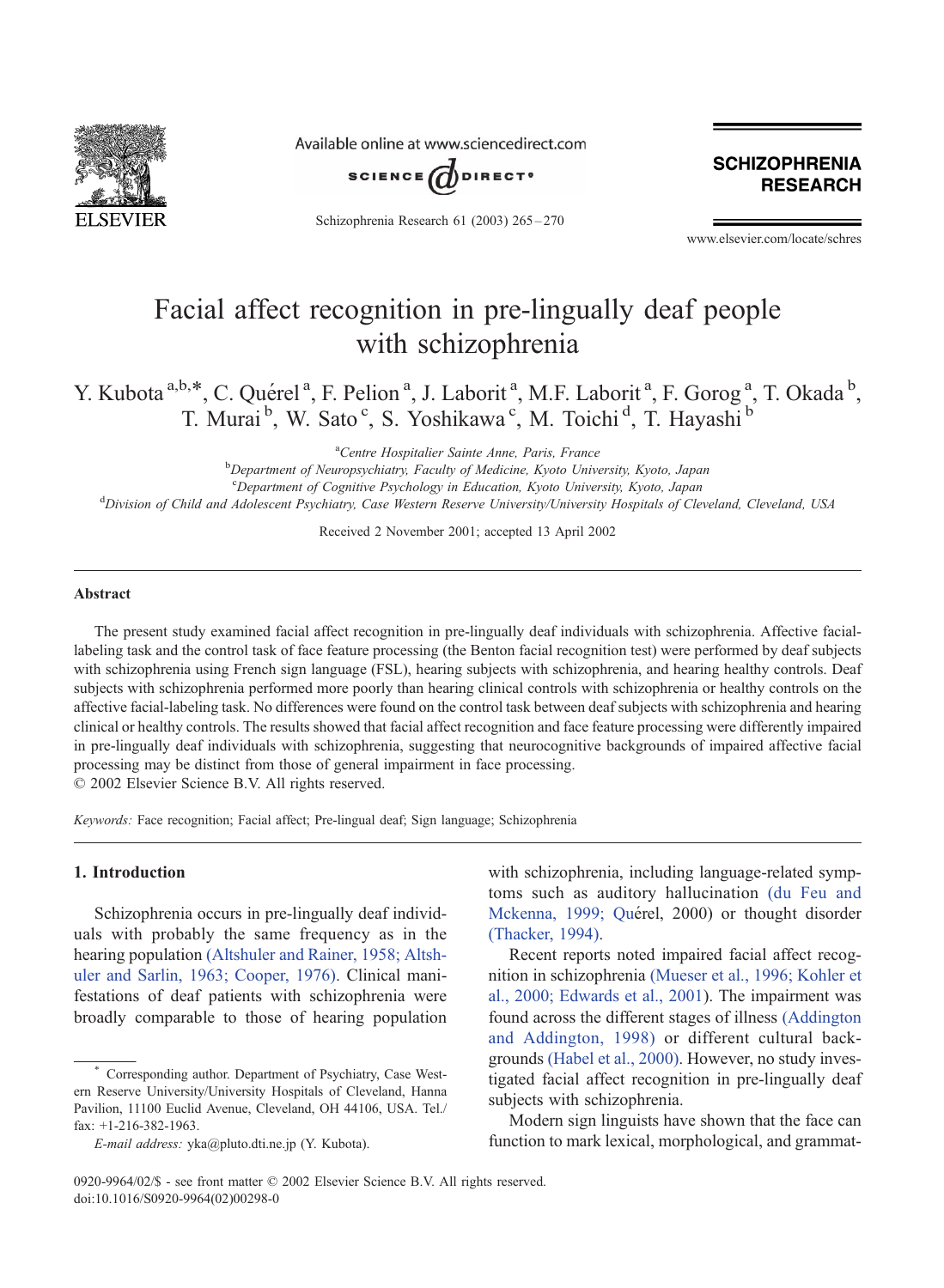ical structures. Deaf signers use facial expressions not only for non-verbal, affective communication, but also for communicating verbal information [\(Stokoe, 1976;](#page-5-0) Girod and Vourc'h, 1990). Recent studies exploring face processing in deaf signers [\(Corina, 1989; Corina](#page-4-0) et al., 1999) suggested that facial expressions were encoded in different neural systems; those underlying verbal processing and those subserve affective recognition. Moreover, a lesion study revealed that an agrammatical deaf sign-aphasic showed the full range of communicative facial expressions without sign, but showed very diminished use of facial actions in sign [\(Kegl and Poizner, 1996\).](#page-4-0) Therefore, it is of our great interest to investigate how face recognition is impaired in pre-lingually deaf patients with schizophrenia.

Thus, the present study examined affective face processing in deaf patients with schizophrenia whose first language is French sign language (FSL). The control task of face feature processing was also conducted. It is known that face feature processing is enhanced in deaf population, probably due to the experience of sign language processing [\(Bettger et al.,](#page-4-0) 1997; McCullough and Emmorey, 1997). Therefore, we hypothesized that affective facial processing and face feature processing are differently impaired in deaf patients with schizophrenia.

# 2. Method

# 2.1. Subjects

Fourteen consecutive deaf subjects with schizophrenia who visited the special care unit for deaf individuals with psychiatric disorders in the Centre Hospitalier Sainte Anne between November, 2000 and June, 2001 were recruited. Loss of their hearing ability before 2 years old was confirmed in medical records and their mother tongue was FSL.

Among 14 patients, 3 patients were excluded: 1 patient with a history of head trauma and 2 patients who had problems in French language comprehension (see Procedures). Consequently, 11 patients were selected for face recognition assessments. Diagnosis of schizophrenia applying ICD-10 criteria was confirmed by psychiatrists (C.Q., J.L., and M.F.L.) who were specialists in psychiatric interviewing using FSL. In accordance with previous reports [\(Evens and Elliot, 1981;](#page-4-0) Denmark, 1994; Thacker, 1994; du Feu and Mckenna, 1999; Quérel, 2000), deaf patients had symptoms typical in schizophrenia, including auditory hallucination, thought insertion, or bizarre delusions. They were treated with risperidone ( $N=6$ , range 2–6 mg), oranzapine ( $N=3$ , range 7.5–20 mg), haloperidol ( $N=1$ , 6 mg) or amisulpiride  $(N=1, 1200 \text{ mg})$  in outpatient clinic. Their social functioning was moderate to good: three patients have profession such as computer engineer or sign language interpreter, two were student, and six engaged in day-care activity.

The disease control group consisted of 14 hearing subjects who met the ICD-10 criteria of schizophrenia. Ten were consecutive consenting in-patient admissions to a psychiatric unit in the Centre Hospitalier Sainte Anne. Four were recruited from outpatient clinic of the Centre Hospitalier Sainte Anne. They were treated with risperidone ( $N=4$ , range 4–6 mg), oranzapine ( $N=4$ , range  $10-20$  mg), clozapine ( $N=1$ , 900 mg), haloperidol ( $N=4$ , range 10–35 mg) or amisulpiride ( $N=1$ , 800 mg). Healthy control group consisted of 10 hearing volunteers of medical staff in the Centre Hospitalier Sainte Anne. To each subject, the procedure was explained and informed consent was obtained. For deaf signers, the procedure was explained fully in FSL.

# 2.2. Measures

# 2.2.1. Affective facial-labeling task

The stimuli used in this study were 48 photographs of faces presenting standardized poses of fundamental emotions. These stimuli included eight examples of each of the six facial expressions (anger, happiness, sadness, fear, disgust, and surprise) developed by [Ek](#page-4-0)man and Friesen (1976) and [Matsumoto and Ekman](#page-4-0) (1988). The factors of gender and race were counter balanced. Consistent with the study of [Rapcsak et al.](#page-5-0) (2000), a facial-labeling task was constructed from these stimuli. Subjects were asked to point to the word that best described the emotion shown in each photograph from the list of six possible emotions.

# 2.2.2. Control task (the Benton facial recognition test)

The Benton facial recognition test (13-item short form) was included to investigate facial feature processing [\(Benton et al., 1978\).](#page-4-0) This test requires matching a target face with up to three pictures of the same person presented in a six-stimulus array of faces. It was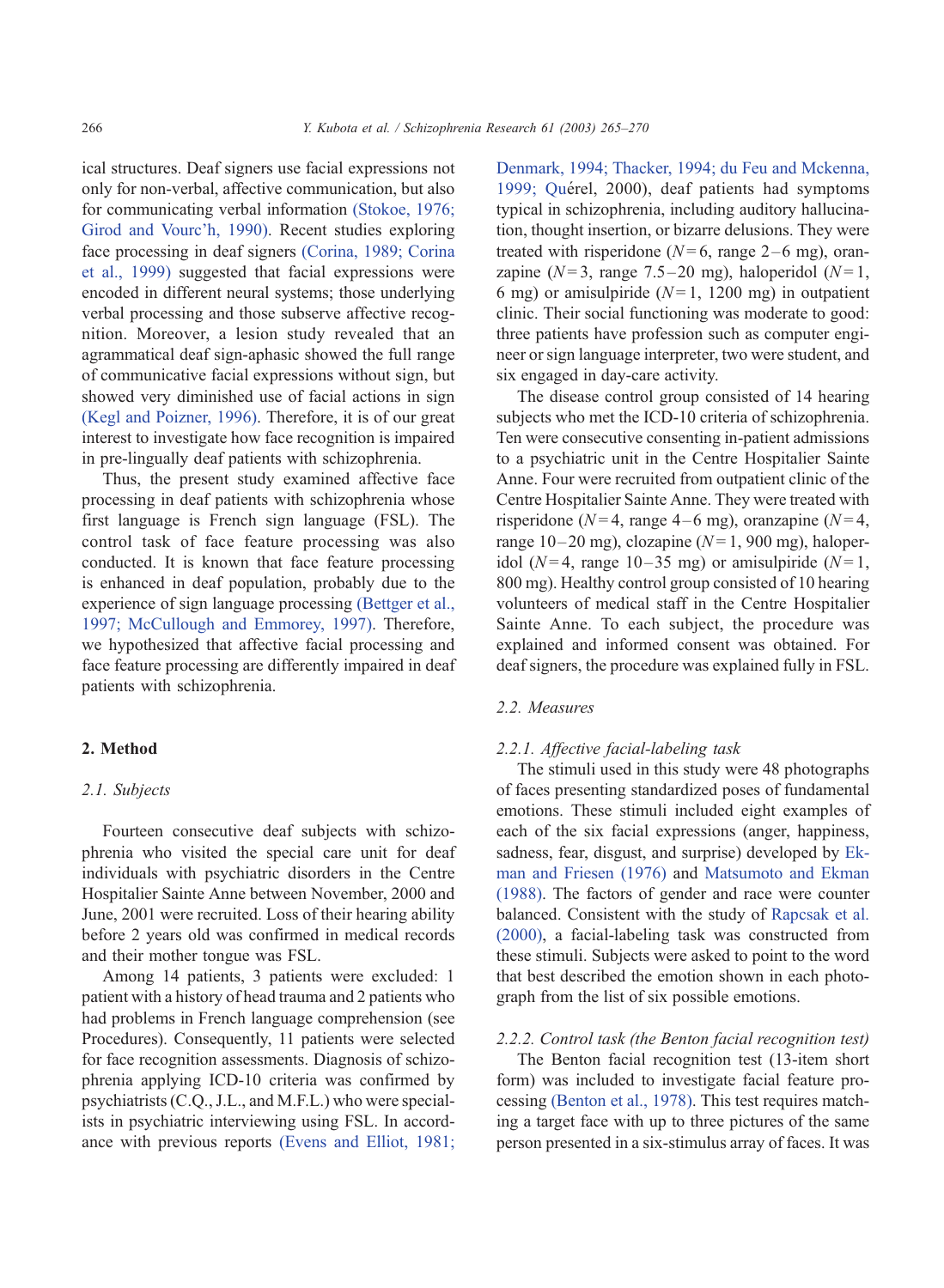Table 2

reported that pre-lingually deaf subjects were experts on this task [\(Bettger et al., 1997; McCullough and](#page-4-0) Emmorey, 1997).

#### 2.2.3. Procedures

For deaf subjects with schizophrenia, interviews in FSL were conducted to assess general comprehension and understanding of six emotional labels written in French, and two subjects who had difficulties in recognizing them were excluded from further assessments. The rest of deaf subjects were fluent in FSL, and the level of comprehension was assessed to be good.

The affective facial-labeling task and the control task were completed when the subjects were stabile enough to participate in the assessments. Subjects viewed the pictures in a quiet testing room. The presentation of the faces on a display in randomized order was controlled by a personal computer using SuperLab (Cedrus) software. There were no time limits and no feedback was provided about performance during testing.

### 3. Results

#### 3.1. Demographics

The three groups were not significantly different in age and gender. The hearing healthy control group

Table 1 Demographic characteristics of the patient and control groups

|              | Deaf<br>schizophrenia | Hearing<br>schizophrenia | Healthy<br>controls |             |
|--------------|-----------------------|--------------------------|---------------------|-------------|
| Age          | 26.36                 | 30.71                    | 32.40               | <b>NS</b>   |
|              | (3.35)                | (8.14)                   | (8.07)              |             |
| <b>Sex</b>   |                       |                          |                     | <b>NS</b>   |
| male         | 5                     | 7                        | 4                   |             |
| female       | 6                     | 7                        | 6                   |             |
| Years of     | 10.38                 | 12.63                    | 14.20               | $F = 4.335$ |
| education    | (4.10)                | (2.77)                   | (2.10)              | $(2.32)*$   |
| Duration of  | 14                    | 11                       |                     | <b>NS</b>   |
| disease      | (8.79)                | (6.45)                   |                     |             |
| Age of onset | 20.80                 | 21.93                    |                     | <b>NS</b>   |
|              | (4.21)                | (4.25)                   |                     |             |

\* The hearing healthy control group had significantly more years of education than the deaf schizophrenia group:  $p < 0.05$ (Bonferroni post hoc tests).

|                  |  |  | Means and standard deviations for facial recognition tasks across |  |
|------------------|--|--|-------------------------------------------------------------------|--|
| the three groups |  |  |                                                                   |  |

|                                       | Deaf<br>schizophrenia | Hearing<br>schizophrenia | Healthy<br>control |
|---------------------------------------|-----------------------|--------------------------|--------------------|
| Affective facial<br>labeling task     | $32.8(4.94)$ *        | $37.86(5.45)$ **         | 43.30 (2.26)       |
| The Benton facial<br>recognition test | 21.70 (3.71)          | $20.21(3.89)$ **         | 23.90 (2.64)       |

\* Significantly different from both the hearing schizophrenia and healthy control group:  $p < 0.05$  for hearing schizophrenia and  $p < 0.001$  for healthy control.

\*\* Significantly different from healthy control:  $p < 0.05$ .

had significantly more years of education than the deaf schizophrenia group. The two patient groups were not different in disease duration or onset age. These results are presented in Table 1.

# 3.2. Differences between groups on the facial cognition tasks

The three groups were compared on the total number of correct response in the two tasks. One deaf patient did not perform the control task and the number of deaf patient is 10 in the following analysis. A 1 factor (groups: deaf schizophrenia, hearing schizophrenia, healthy control) repeated measures multivariate analysis of variance MANOVA was conducted. Group was the between-subjects factor and task was the measure. The group main effect was significant  $[F(4,60) = 7.074; p < 0.001]$ , suggesting that the three groups differed in their performance across the tasks. Bonferroni post hoc tests were completed and the results of these tests are presented in Table 2. Deaf subjects with schizophrenia performed significantly more poorly on the affective facial-labeling task than either of the control groups. In contrast, they did not differ from either of the control groups on the control task. Hearing schizophrenia group performed significantly more poorly on both tasks than healthy controls.

# 3.3. Correlation between the measures of the affective facial-labeling task and the Benton facial recognition tost

An examination of the correlation shows that for deaf subjects with schizophrenia and hearing healthy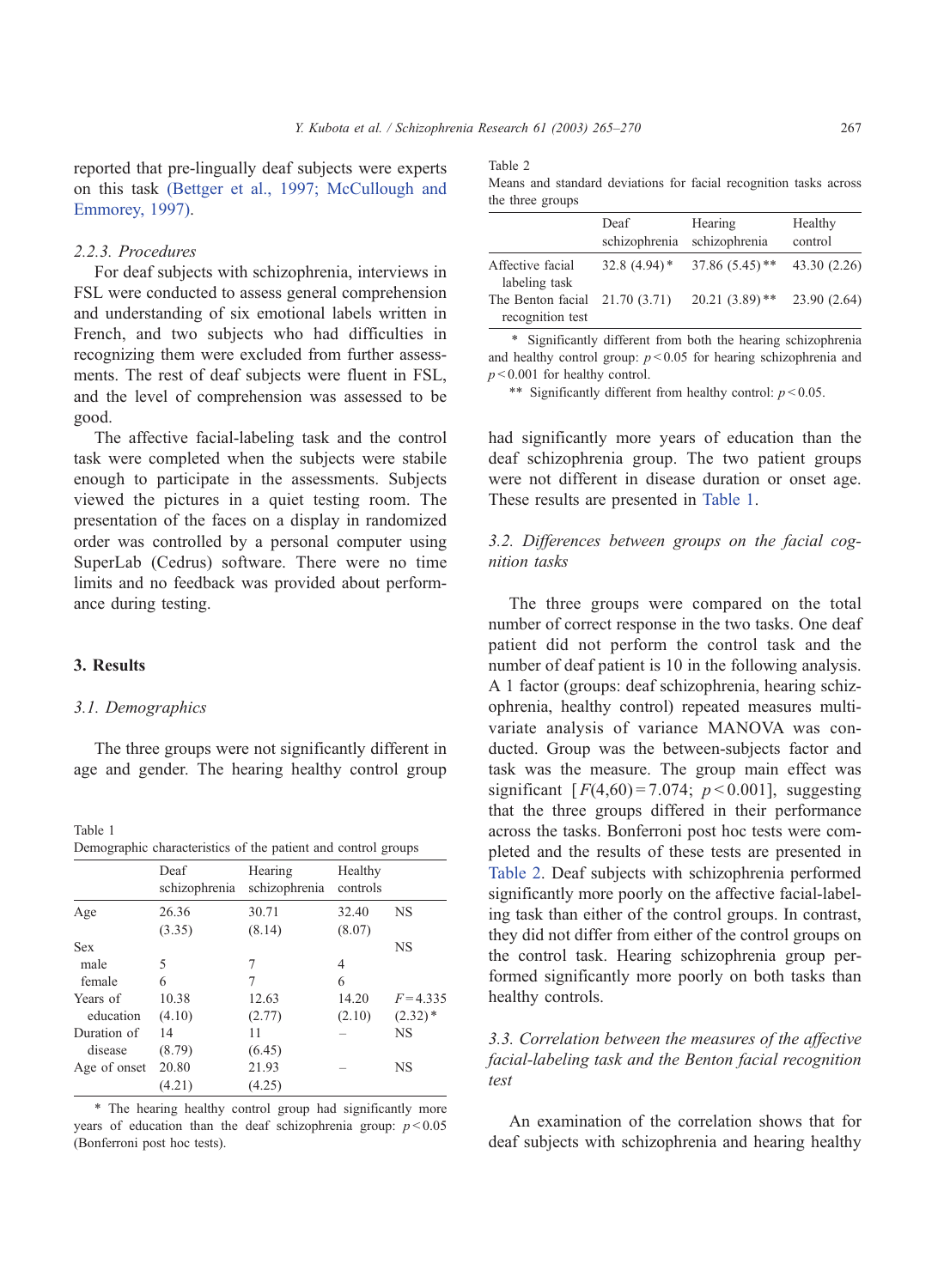Table 3 Correlation between the measures of affective facial labeling task and the Benton facial recognition test

| and the Benton needed recognition test |                          |                    |  |  |
|----------------------------------------|--------------------------|--------------------|--|--|
| Deaf<br>schizophrenia                  | Hearing<br>schizophrenia | Healthy<br>control |  |  |
| 0.09                                   | $0.61*$                  | 0.30               |  |  |

 $*$   $p < 0.05$  (Pearson correlation).

subjects, there was no association between performance on the affective facial-labeling task and the Benton facial recognition test. For the hearing schizophrenic subjects, there was a significant association between both tasks. These results are presented in Table 3.

# 3.4. Differential deficit across emotional categories

Affective facial labeling performance in the six emotional categories is presented in Table 4. A 3 (groups: deaf schizophrenia, hearing schizophrenia, healthy control)  $\times$  6 (emotions: anger, disgust, fear, happiness, sadness, surprise) repeated measure analysis of variance (ANOVA) revealed group  $\lceil F(2,32) = 13.863;$  $p < 0.001$ ] and emotion type  $[F(5,160) = 20.907;$  $p < 0.001$ ] main effects and an interaction [F (5,160)  $= 2.186$ ;  $p < 0.05$ ].

Bonferroni post hoc tests indicated that hearing subjects with schizophrenia were impaired relative to healthy control subjects in recognizing fear ( $p < 0.05$ ). In contrast, deaf subjects with schizophrenia were impaired relative to healthy control subjects in recognizing anger ( $p < 0.05$ ), disgust ( $p < 0.05$ ), fear  $(p<0.05)$ , and surprise  $(p<0.001)$ . They were also impaired relative to hearing subjects with schizophrenia in recognizing anger ( $p < 0.05$ ) and surprise  $(p < 0.01)$ .

# 4. Discussion

Deaf subjects with schizophrenia performed more poorly compared with hearing subjects with schizophrenia in identifying affective facial expressions. On the face feature processing task, significant difference was found only between hearing patients with schizophrenia and healthy controls. In hearing patients, significant correlation was found between the performance of affective face recognition and that of the Benton facial recognition test, which is in accordance with the previous studies [\(Kerr and Neale, 1993;](#page-4-0) Addington and Addington, 1998). In contrast, in deaf schizophrenia group, no correlation was found between these two tasks. In accordance with our hypothesis, affective face processing and face feature processing are differently impaired in deaf patients with schizophrenia. These findings have direct impact on psychosocial treatment of deaf patients with schizophrenia.

Differential deficits across six emotional categories were found between groups. In accordance with a previous report [\(Edwards et al., 2001\),](#page-4-0) both schizophrenia groups performed more poorly on fear recognition compared to healthy controls. To our interest, deaf schizophrenia patients performed more poorly on anger or surprise recognition compared with hearing schizophrenia patients. The selective impairments on anger or surprise recognition cannot be explained by decline of intelligence or general impairment of face perception. Rather, the deficit may be attributed to the dysfunction of deaf signer's neurocognitive systems underlying face recognition, possibly caused by schizophrenia pathology.

Although the present study did not include healthy deaf controls, several studies investigated facial affect recognition in deaf subjects. [Campbell et al. \(1999\)](#page-4-0)

Table 4 Differential deficit across six emotional categories in the three groups

| Dinerenan aenen aeross sin einsusian ealegories in die anee groups |                |                 |                 |                  |             |                |
|--------------------------------------------------------------------|----------------|-----------------|-----------------|------------------|-------------|----------------|
|                                                                    | Anger          | Disgust         | Fear            | <b>Happiness</b> | Sadness     | Surprise       |
| Deaf schizophrenia                                                 | $4.00(2.45)^*$ | $5.09(2.39)$ ** | $4.09(1.76)$ ** | 7.73(0.65)       | 6.27(1.01)  | $5.73(1.79)$ * |
| Hearing schizophrenia                                              | 6.21(1.72)     | 5.79(2.26)      | $3.93(2.06)$ ** | 7.86 (0.36)      | 6.79(1.58)  | 7.29(0.83)     |
| Healthy control                                                    | 6.30(1.25)     | 7.60(0.70)      | 6.10(1.37)      | 8.00(0)          | 7.30 (1.06) | 8.00(0)        |

\* Significantly different from both hearing schizophrenia group (anger,  $p < 0.05$ ; surprise,  $p < 0.01$ ) and healthy control group (anger,  $p < 0.05$ ; surprise,  $p < 0.001$ ).

\*\* Significantly different from healthy control group (disgust,  $p < 0.05$ ; fear,  $p < 0.05$ ).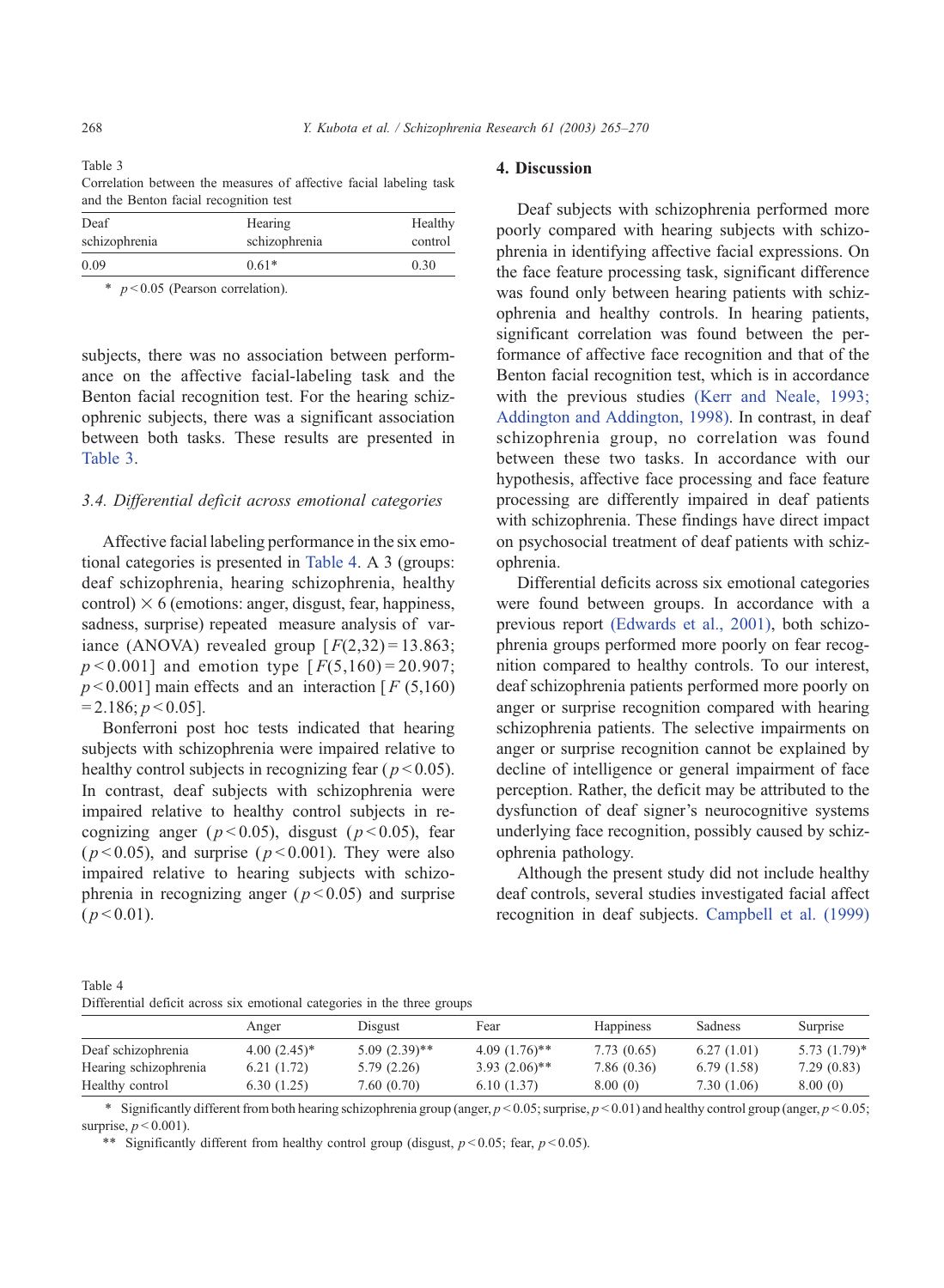<span id="page-4-0"></span>showed that a facial-display continuum between ''surprise'' and ''puzzlement'' was perceived categorically by deaf and hearing subjects. The results suggested that neither deafness nor learning sign reconfigures the mental space where the expressions ''surprise'' and ''puzzlement'' are processed. On the other hand, studies using a lateralized recognition accuracy test revealed that functional hemispheric specialization of affective face recognition is influenced by the experience of using sign language. [Szelag and Wasilewski](#page-5-0) (1992) showed that the right hemisphere dominance in affective face recognition was observed in hearing subjects, and not in deaf subjects. Corina (1989) investigated the use of two types of facial expressions, linguistic and affective, in hearing and deaf subjects. Hearing subjects showed right hemisphere dominance for both type of signals while deaf subject's hemispheric dominance was greatly influenced by the order of presentation. No differences were found as to accuracy rate across groups. The results suggested that, for deaf signers, lateralization of facial expression recognition is influenced by the context: whether facial expressions represent affective valences or linguistic information. Taken these findings together, it is highly possible that the neuromodulation for face processing found in healthy signers is impaired in the signers with schizophrenia in the present study, which may explain the differential deficit of facial affect recognition.

Due to relative difficulties in the diagnosis of deaf psychotic patients and small sample size, the present results should be interpreted with caution. Further studies, especially neuroimaging ones, are needed to explore neurocognitive mechanisms of facial affect recognition in deaf individuals with schizophrenia.

#### Acknowledgements

We gratefully acknowledge the assistance of Michele Gines, Fabienne Hutric, and Jona Lawrin for the assessment of deaf patients.

# References

Addington, J., Addington, D., 1998. Facial affect recognition and information processing in schizophrenia and bipolar disorder. Schizophr. Res. 32, 171-181.

- Altshuler, K.S., Rainer, M.B., 1958. Patterns and course of schizophrenia in the deaf. J. Nerv. Ment. Dis. 127, 77 – 83.
- Altshuler, K.Z., Sarlin, M.B., 1963. Deafness and schizophrenia: a family study. In: Rainer, J.D., Altshuler, K.Z., Kallmann, F.J., Deming, W.E. (Eds.), Family and Mental Health Problems in a Deaf Population. Columbia University, New York.
- Benton, A., Van Allen, M., Hamser, K., Levin, H., 1978. Test of Facial Recognition Manual. Benton Laboratory of Neuropsychology. Iowa City, IO.
- Bettger, J., Emmorey, K., McCullough, S., Bellugi, U., 1997. Enhanced facial discrimination: effects of experience with American sign language. J. Deaf Stud. Deaf Educ. 2, 223 – 233.
- Campbell, R., Woll, B., Benson, P.J., Wallace, S.B., 1999. Categorical perception of face actions: their role in sign language and in communicative facial displays. Q. J. Exp. Psychol. A 52, 67 – 95.
- Cooper, A.F., 1976. Deafness and psychiatric illness. Br. J. Psychiatry 129, 216 – 226.
- Corina, D.P., 1989. Recognition of affective and noncanonical linguistic facial expressions in hearing and deaf subjects. Brain Cognit. 9, 227 – 237.
- Corina, D.P., Bellugi, U., Reilly, J., 1999. Neuropsychological studies of linguistic and affective facial expressions in deaf signers. Lang. Speech 42, 307-331.
- Denmark, J.C., 1994. Deafness and Mental Health. Kingsley, London.
- du Feu, M., Mckenna, P.J., 1999. Prelingually profoundly deaf schizophrenic patients who hear voices: a phenomenological analysis. Acta Psychiatr. Scand. 99, 453 – 459.
- Edwards, J., Pattison, P.E., Jackson, H.J., Wales, R.J., 2001. Facial affect and affective prosody recognition in first-episode schizophrenia. Schizophr. Res. 48, 235 – 253.
- Ekman, P., Friesen, W.V., 1976. Pictures of Facial Affect. Consulting Psychologists Press, Palo Alto, CA.
- Evens, J., Elliot, H., 1981. Screening criteria for the diagnosis of schizophrenia in deaf patients. Arch. Gen. Psychiatry 38, 787 – 790.
- Girod, M., Vourc'h, A., 1990. La Langue des signes, dictionnaire bilingue élémentaire. tome 3. Ellipses, Paris.
- Habel, U., Gur, R.C., Mandal, M.K., Salloum, J.B., Gur, R.E., Schneider, F., 2000. Emotional processing in schizophrenia across cultures: standardized measures of discrimination and experience. Schizophr. Res. 42, 57 – 66.
- Kegl, J., Poizner, H., 1996. Crosslinguistic/crossmodal syntactic consequence of left hemisphere damage: evidence from an aphasic signer and his identical twin. Aphasiology 11,  $1-37$ .
- Kerr, S.L., Neale, J.M., 1993. Emotional perception in schizophrenia: specific deficit or further evidence of generalized poor performance? J. Abnorm. Psychol. 102, 312 – 318.
- Kohler, C.G., Bilker, W., Hagendoorn, M., Gur, R.E., Gur, R.C., 2000. Emotion recognition deficit in schizophrenia: association with symptomatology and cognition. Biol. Psychiatry 48, 127– 136.
- Matsumoto, D., Ekman, P., 1988. Japanese and Caucasian Facial Expressions of Emotion. Human Interaction Laboratory, University of California, San Francisco.
- McCullough, S., Emmorey, K., 1997. Face processing by deaf ASL